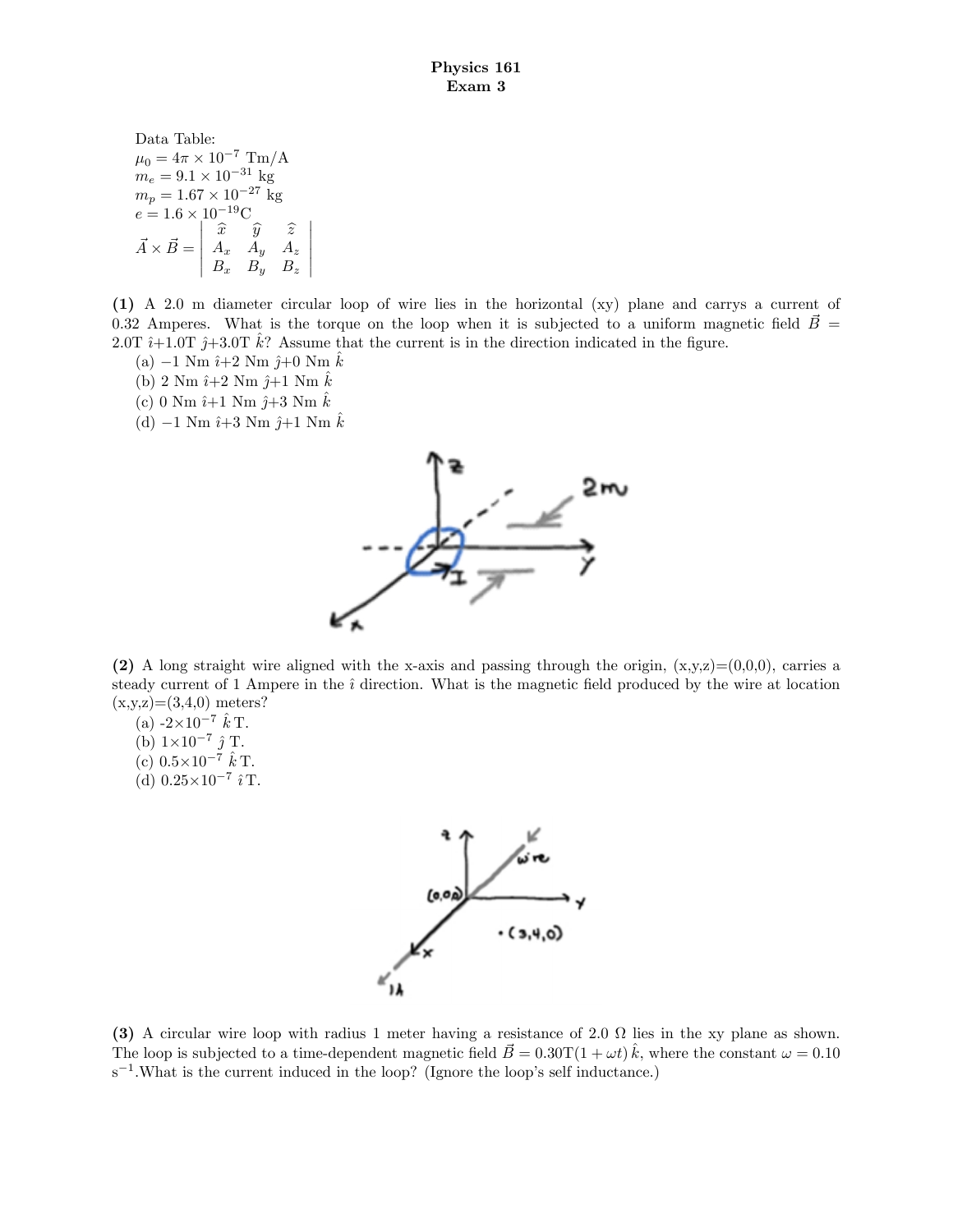

(a) 47 mA

(b) 56 mA

(c) 66 mA

(d) 40 mA

(4) A proton moves with a speed of 3000 m/s in the x y plane in a uniform magnetic field of  $1.0\times10^{-3}$  T in the z direction. What is the period\* of its circular orbit? (\*time to travel around the circle)

(a)  $4.7 \times 10^{-5}$  s

- (b)  $5.6 \times 10^{-5}$  s
- (c)  $6.6 \times 10^{-5}$  s
- (d)  $4.0 \times 10^{-5}$  s

(5) An inductor and a resistor are connected in series with a battery in a closed loop circuit as shown.



Initially the switch is open. What graph best represents the current in the circuit after the switch is closed?

(6) A current of 2 Amperes passes through a circuit element consisting of two resistors in parallel. One has a re



sistance of  $4 \Omega$ , and the other has a resistance of  $8 \Omega$ . What is the drop in voltage across the  $8 \Omega$  resistor?

- $(a)$  1.5 V
- (b) 2:3 V
- $(c) 5.3 V$
- (d) 6:2 V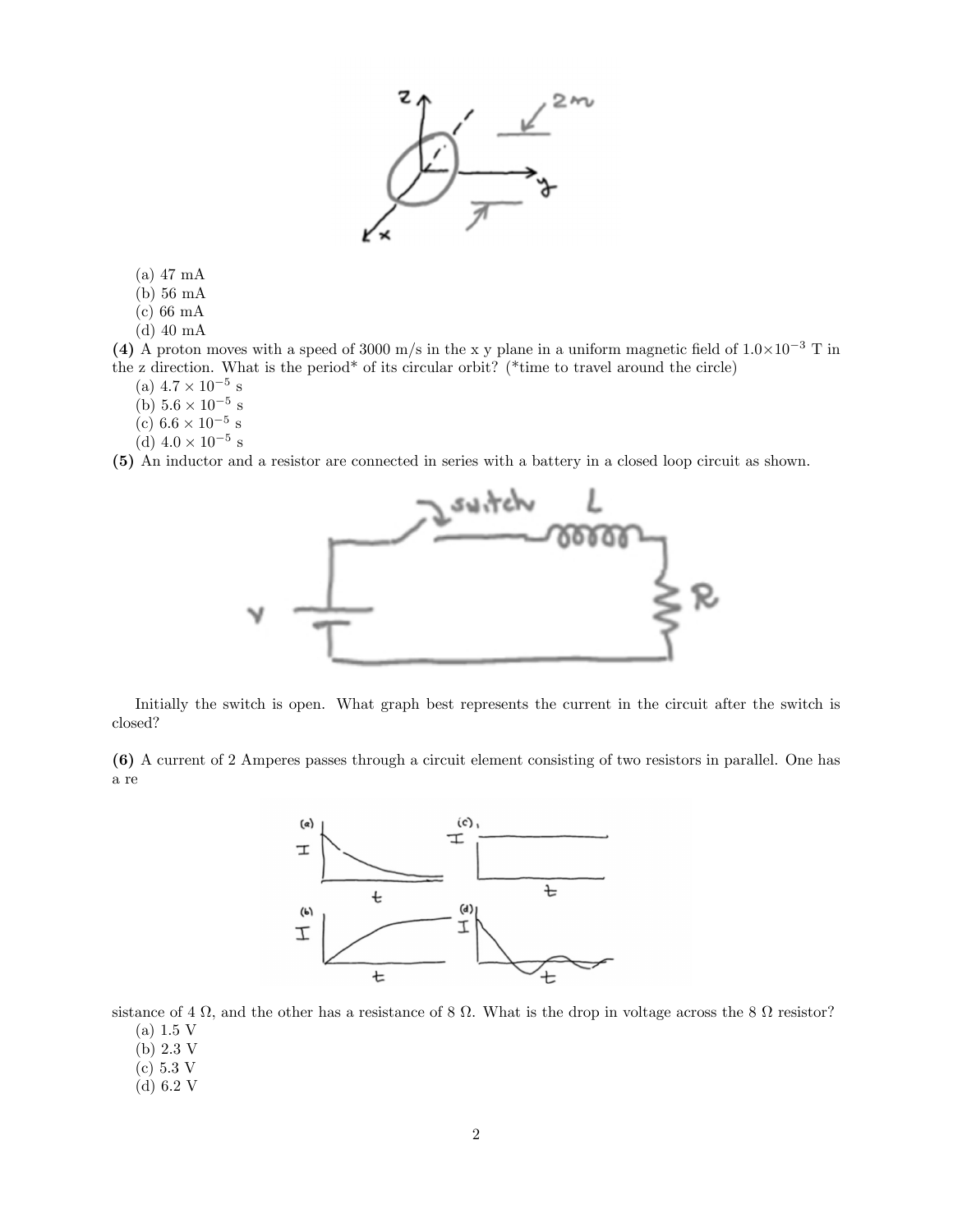(7) The voltage drop across two resistors in series is 5.6 Volts. One has a resistance of  $2 \Omega$  and the other has a resistance of 5  $\Omega$ . What is the current in the 5  $\Omega$  resistor?

 $(a) 0.62 A$ (b) 0:75 A  $(c)$  0.53 A

(d) 0:80 A

(8) A magnetic field  $\vec{B}$  is produced by a long straight wire carrying a current of 2 Amperes. A cross section of the wire is shown in the Ögure below, with the current coming out of the plane of the page. Consider a square with each side having a length of 1 meter in the plane of the page. If the wire is at the center of the square, what is the value of the line integral,  $\oint \vec{B} \cdot d\vec{l}$  taken around the perimeter of the square in the counter-clockwise direction?



- (a)  $-2\pi \times 10^{-7}$  Tm
- (b)  $8\pi \times 10^{-7}$  Tm
- (c)  $-4\pi \times 10^{-7}$  Tm
- (d)  $6\pi \times 10^{-7}$  Tm

(9) A cross-sectional view of a segment of a long solenoid is shown in the Ögure below. The current comes out of the page on top, and goes into the page on the bottom. If the current in the equally-spaced windings (as shown in the figure) is 3 Amperes, what is the value of the integral  $\oint \vec{B} \cdot d\vec{l}$  taken over the rectangular 6 cm by 3.5 cm path shown?



(a)  $2.26 \times 10^{-5}$  T m (b)  $-2.26 \times 10^{-5}$  T m (c)  $4.52 \times 10^{-5}$  T m (d)  $-4.52 \times 10^{-5}$  T m

(10) The toroidal magnet shown in the figure below carries a current of 1 Amp. Its inner radius  $a=1$  cm, and its outer radius b=3 cm. What is the strength of the magnetic field at the radius  $r = 2$  cm from the center if the permeability of the core is 5000 times larger than the permeability of free space?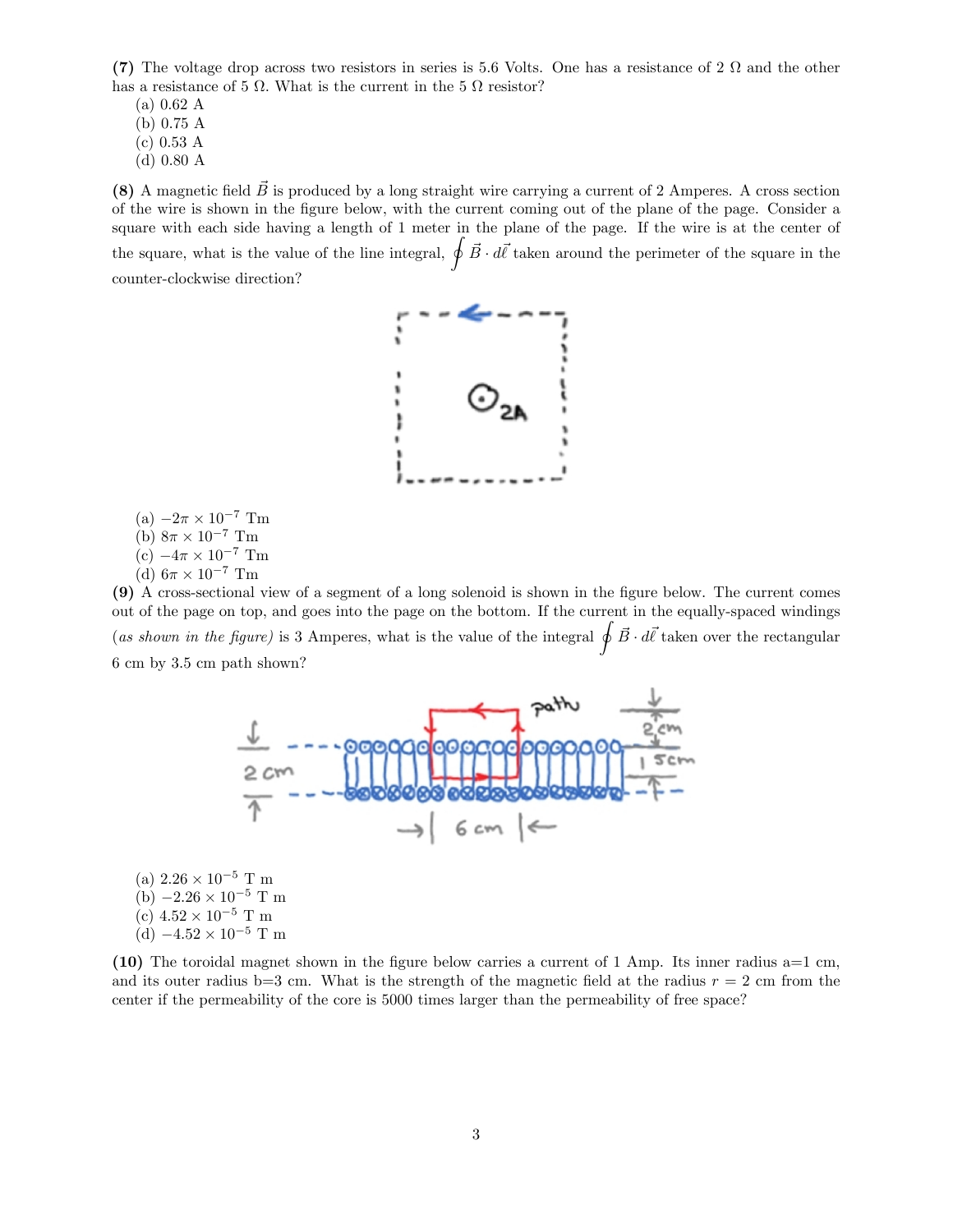

(11) A solenoid with length 20 cm and radius 2.0 cm is wrapped with 5000 turns of wire, and has a ferromagnetic core with premeability  $\mu = 5000\mu_0$ . What is the magnetic intensity  $H = \eta I$  in the solenoid for a current of 1 Amp ?

- (a)  $2.5 \times 10^4$  A/m
- (b)  $3.2 \times 10^4$  A/m
- (c)  $4.0\times10^4$  A/m
- (d)  $5.5\times10^4$  A/m

(12) A circular wire loop lies in the xy plane, in a uniform external magnetic field in the positive  $z$  direction with strength 1.0 T. If the external magnetic field increases, which of the following will occur in response?

(a) Current will flow in the wire in the clockwise direction, as shown below.



(b) Current will áow in the wire in the counter clockwise direction, as shown below.



(c) No current will flow in the wire.

(13) The flux through the coil of an AC generator is given by

 $\Phi = N \, BA \cos \theta$ 

where  $B = 0.25$  T,  $A = 0.5$  m<sup>2</sup>,  $N = 100$ , and  $\theta$  is the angle in radians between  $\vec{B}$  and  $\vec{A}$ . If the coil is rotated uniformly at a frequency of 60 Hz (cycles per second), what is the peak voltage of the generated emf?

(a) 3.1 kV.

- (b) 4.7 kV
- (c) 5.1 kV
- (d) 6.5 kV

(14) The susceptibility of a diamagnetic material (such as copper) is on the order of (a)  $-1 \times 10^{-5}$